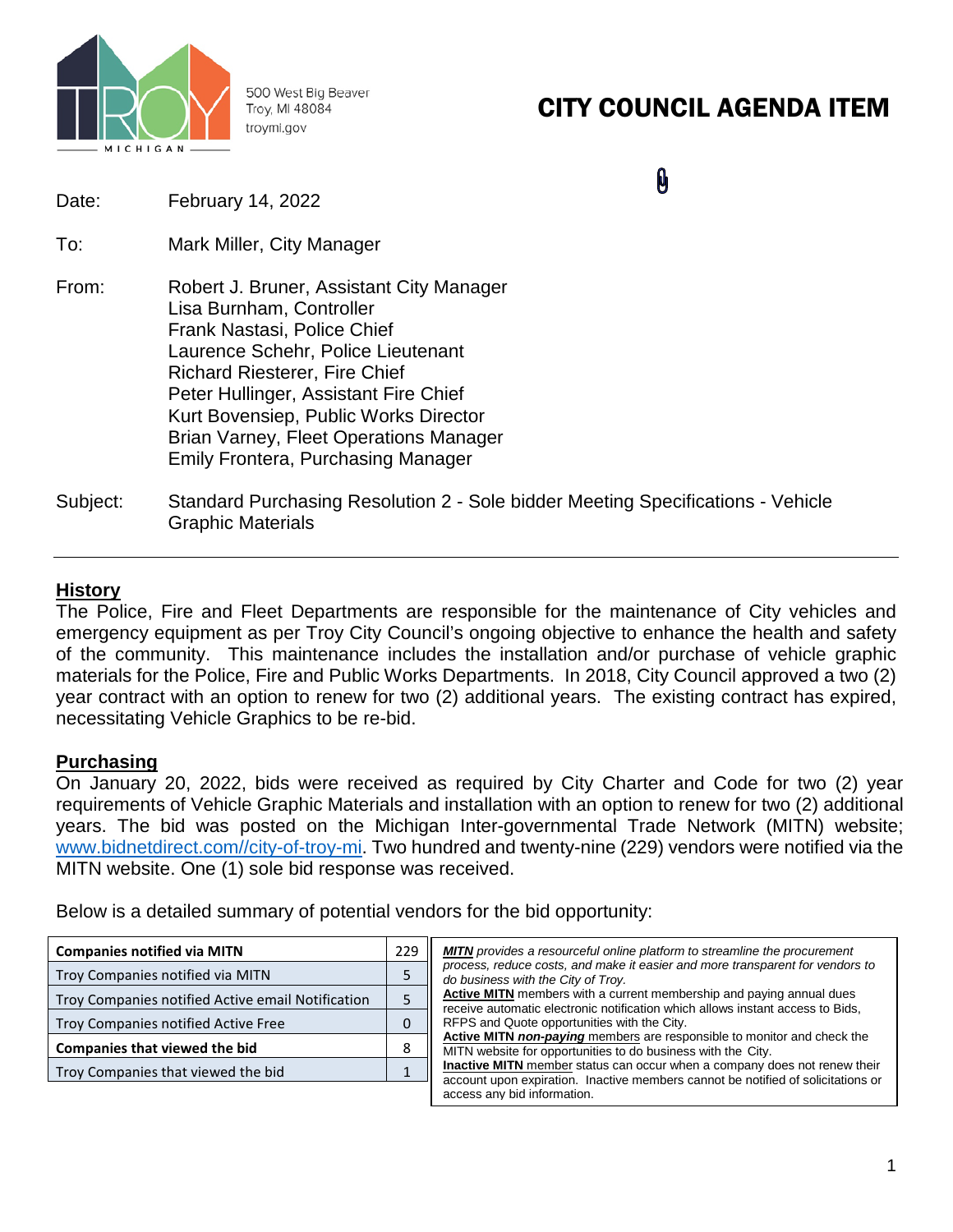

500 West Big Beaver Troy, MI 48084 troymi.gov

### CITY COUNCIL AGENDA ITEM

#### **Purchasing (continued)**

*Majik Graphics, Inc. of Clinton Township, MI* was the sole bidder meeting specifications and is being recommended for the installation and/or purchase of vehicle graphic materials at the unit prices identified in the attached bid tabulation. *Majik Graphics, Inc.* has successfully provided vehicle graphics for the City of Troy and meets all requirements.

#### **Financial**

Funds are budgeted and available in the operating accounts of the Police and Fire Departments, and Fleet Division of the Public Works Department respectively.

#### **Recommendation**

City management recommends awarding a two (2) year contract to provide and install Vehicle Graphic Materials for the Police, Fire and Public Works Departments; with an option to renew for two (2) additional years to the sole bidder meeting specifications; *Majik Graphics, Inc. of Clinton Township, MI* at unit prices contained in the attached bid tabulation for an estimated total cost of \$44,999. This estimate may increase but will not exceed budgetary limitations. The award is contingent upon the contractor's submission of properly executed bid documents including insurance certificates and all other specified requirements.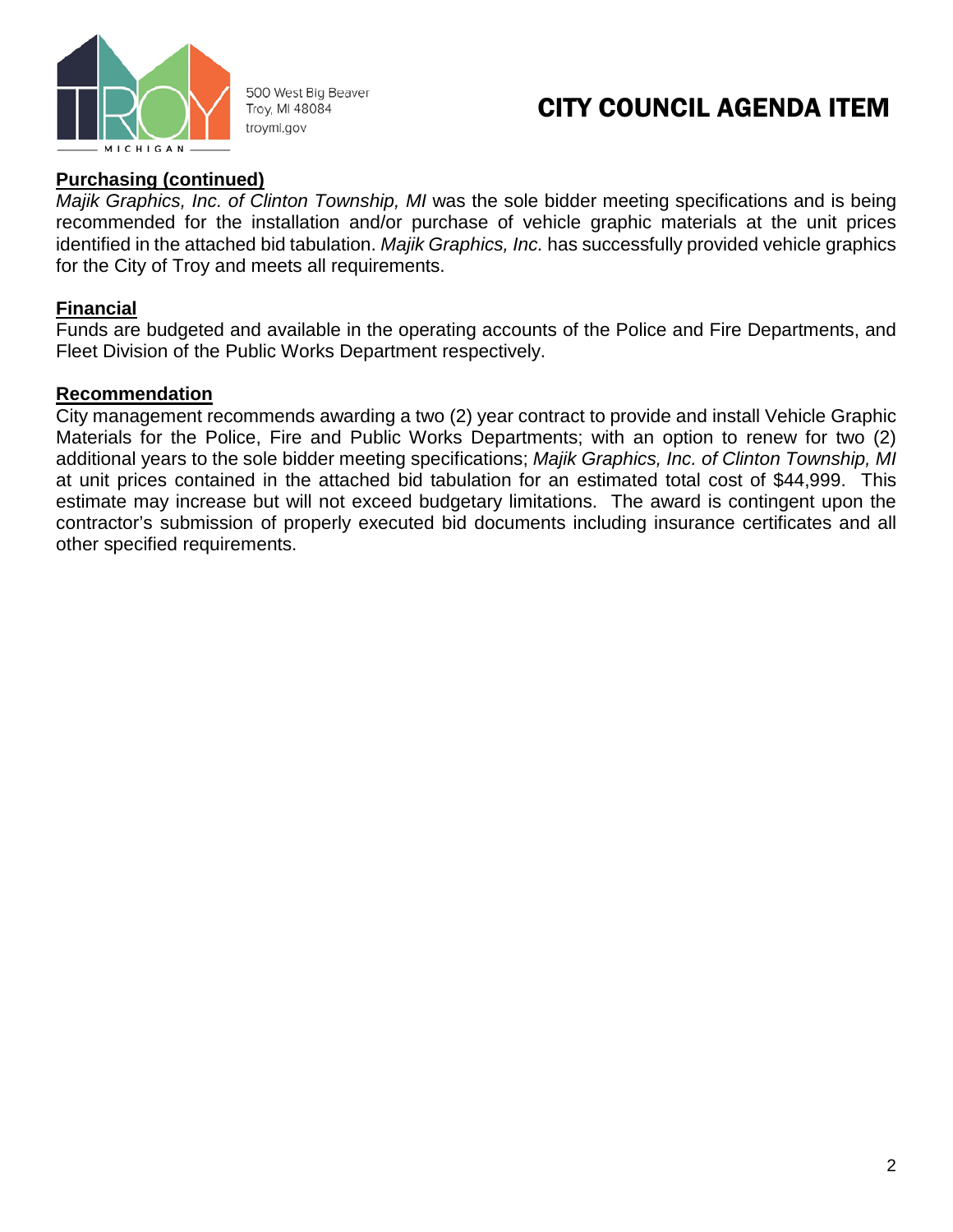## VEHICLE GRAPHICS

| VENDOR:                                                                                                              |                                                              |             |                                                                                | <b>MAJIK GRAPHICS, INC.</b>                                   |                                 |                                                |  |  |  |
|----------------------------------------------------------------------------------------------------------------------|--------------------------------------------------------------|-------------|--------------------------------------------------------------------------------|---------------------------------------------------------------|---------------------------------|------------------------------------------------|--|--|--|
| CITY:                                                                                                                |                                                              |             |                                                                                | <b>CLINTON TWP., MI</b>                                       |                                 |                                                |  |  |  |
| <b>CHECK NUMBER:</b>                                                                                                 |                                                              |             | <b>CHECK AMOUNT:</b>                                                           | 9105221829<br>\$500.00                                        |                                 |                                                |  |  |  |
|                                                                                                                      | <b>PROPOSAL: VEHICLE GRAPHICS</b>                            |             |                                                                                |                                                               |                                 |                                                |  |  |  |
| 1. POLICE VEHICLE GRAPHICS (COMPLETE) INCLUDING INSTALLATION<br>In accordance with the specifications - new vehicles |                                                              |             |                                                                                |                                                               |                                 |                                                |  |  |  |
| ITEM                                                                                                                 | EST.<br>QTY                                                  | <b>UNIT</b> | <b>DESCRIPTION - (Non-Reflective)</b>                                          | <b>COMPLETE FOR THE</b><br><b>EXTENSION</b><br><b>SUM OF:</b> |                                 |                                                |  |  |  |
| 1A.                                                                                                                  | 12                                                           | Each        | Police Vehicles (Fully Marked Patrol)                                          | \$475.00                                                      | \$5,700.00                      |                                                |  |  |  |
| 1B.                                                                                                                  | $\overline{7}$                                               | Each        | Police Vehicles (Subdued Marked Traffic)                                       | \$475.00                                                      | \$3,325.00                      |                                                |  |  |  |
| 1C.                                                                                                                  | 3                                                            | Each        | Police Vehicles (K-9)                                                          | \$515.00                                                      | \$1,545.00                      |                                                |  |  |  |
| 1D.                                                                                                                  | 3                                                            | Each        | Police Vehicles (Evidence Tech)                                                | \$515.00                                                      | \$1,545.00                      |                                                |  |  |  |
| 1E.                                                                                                                  | 3                                                            | Each        | Police Vehicle (Community Services)                                            | \$515.00                                                      | \$1,545.00                      |                                                |  |  |  |
| 1F.                                                                                                                  | 1                                                            | Each        | Police Vehicle (Service Aide) - reflective                                     | \$630.00                                                      | \$630.00                        |                                                |  |  |  |
| 1G.                                                                                                                  | 5                                                            | Each        | Police Vehicle (Supervisor)                                                    | \$515.00                                                      | \$2,575.00                      |                                                |  |  |  |
|                                                                                                                      |                                                              |             | Sub-Total                                                                      |                                                               |                                 | \$16,865.00                                    |  |  |  |
|                                                                                                                      |                                                              |             | <b>COST FOR REPLACEMENT OF DAMAGED SECTIONS</b>                                |                                                               |                                 |                                                |  |  |  |
| <b>ITEM</b>                                                                                                          | EST.<br>QTY                                                  | <b>UNIT</b> | <b>DESCRIPTION</b>                                                             | <b>MATERIAL (Lump</b><br>Sum/Unit)                            | <b>LABOR (Lump</b><br>Sum/Unit) | <b>TOTAL COST</b><br>(Material+<br>Labor/Unit) |  |  |  |
| 1H.                                                                                                                  | 14                                                           | Each        | Front Fender - either side                                                     | \$55.00                                                       | \$65.00                         | \$120.00                                       |  |  |  |
| 11.                                                                                                                  | 14                                                           | Each        | Rear Quarter Panel - either side                                               | \$45.00                                                       | \$65.00                         | \$110.00                                       |  |  |  |
| 1J.                                                                                                                  | 24                                                           | Each        | Doors - Front - either side                                                    | \$225.00                                                      | \$65.00                         | \$290.00                                       |  |  |  |
| 1K.                                                                                                                  | 24                                                           | Each        | Doors - Rear - either side                                                     | \$140.00                                                      | \$65.00                         | \$205.00                                       |  |  |  |
| 1L.                                                                                                                  | 12                                                           | Each        | Vehicle Trunk – Letters and Numbers                                            | \$45.00                                                       | \$65.00                         | \$110.00                                       |  |  |  |
|                                                                                                                      |                                                              |             | Sub-Total                                                                      |                                                               |                                 | \$16,420.00                                    |  |  |  |
|                                                                                                                      |                                                              |             | LABOR COST FOR REMOVAL OF DECALS AND GRAPHICS FROM                             |                                                               |                                 |                                                |  |  |  |
| 1M.                                                                                                                  | 20                                                           | Each        | Fully Marked Patrol Cars:                                                      |                                                               | \$145.00                        |                                                |  |  |  |
| 1N.                                                                                                                  | 4                                                            | Each        | Subdued Marked Traffic Safety Vehicles:                                        |                                                               | \$145.00                        |                                                |  |  |  |
| 10.                                                                                                                  | $\mathbf{1}$                                                 | Each        | Fully Marked PSA Vehicle - (reflective)                                        |                                                               | \$180.00                        |                                                |  |  |  |
|                                                                                                                      |                                                              |             | Sub-Total                                                                      |                                                               |                                 | \$3,660.00                                     |  |  |  |
|                                                                                                                      |                                                              |             | <b>ADDITIONAL ITEMS</b>                                                        | *Each                                                         |                                 |                                                |  |  |  |
| 1P.                                                                                                                  | $\overline{4}$                                               | Each        | K-9 Markings (Head on Pillar)                                                  | \$18.00                                                       | \$30.00                         | \$66.00                                        |  |  |  |
| 1Q.                                                                                                                  | 4                                                            | Each        | K-9 Graphics (Name on Pillar)                                                  | \$10.00                                                       | \$10.00                         | \$30.00                                        |  |  |  |
| 1R.                                                                                                                  | 4                                                            | Each        | K-9 Graphics (Caution on Window)                                               | \$18.00                                                       | \$30.00                         | \$66.00                                        |  |  |  |
| 1S.                                                                                                                  | 4                                                            | Each        | 2" Unit Designator (K-9, Evidence Tech, Traffic<br>Safety, Community Services) | \$18.00                                                       | \$30.00                         | \$66.00                                        |  |  |  |
| 1T.                                                                                                                  | 8                                                            | Sets        | 12" Roof Numbers (set of 3)                                                    | \$38.00                                                       | \$35.00                         | \$73.00                                        |  |  |  |
| 1U.                                                                                                                  | 16<br>3" American Flags (Sample shown at site visit)<br>Each |             | \$8.00                                                                         | \$10.00                                                       | \$26.00                         |                                                |  |  |  |
| Sub-Total<br>\$1,912.00                                                                                              |                                                              |             |                                                                                |                                                               |                                 |                                                |  |  |  |
| * Pricing is per graphic; typically 2 purchased per vehicle<br>Avery, 3M, FDC<br><b>Manufacturer Used:</b>           |                                                              |             |                                                                                |                                                               |                                 |                                                |  |  |  |
| 2. FIRE VEHICLE GRAPHICS (COMPLETE) INCLUDING INSTALLATION                                                           |                                                              |             |                                                                                |                                                               |                                 |                                                |  |  |  |
| In accordance with the specifications - new vehicles                                                                 |                                                              |             |                                                                                |                                                               |                                 |                                                |  |  |  |
| <b>ITEM</b>                                                                                                          | EST.<br>QTY                                                  | <b>UNIT</b> | <b>DESCRIPTION - (Reflective)</b>                                              | <b>COMPLETE FOR THE</b><br><b>SUM OF:</b>                     | <b>EXTENSION</b>                |                                                |  |  |  |

**\$490.00**

2A. 2 Each Staff/ Utility Vehicles **\$245.00**